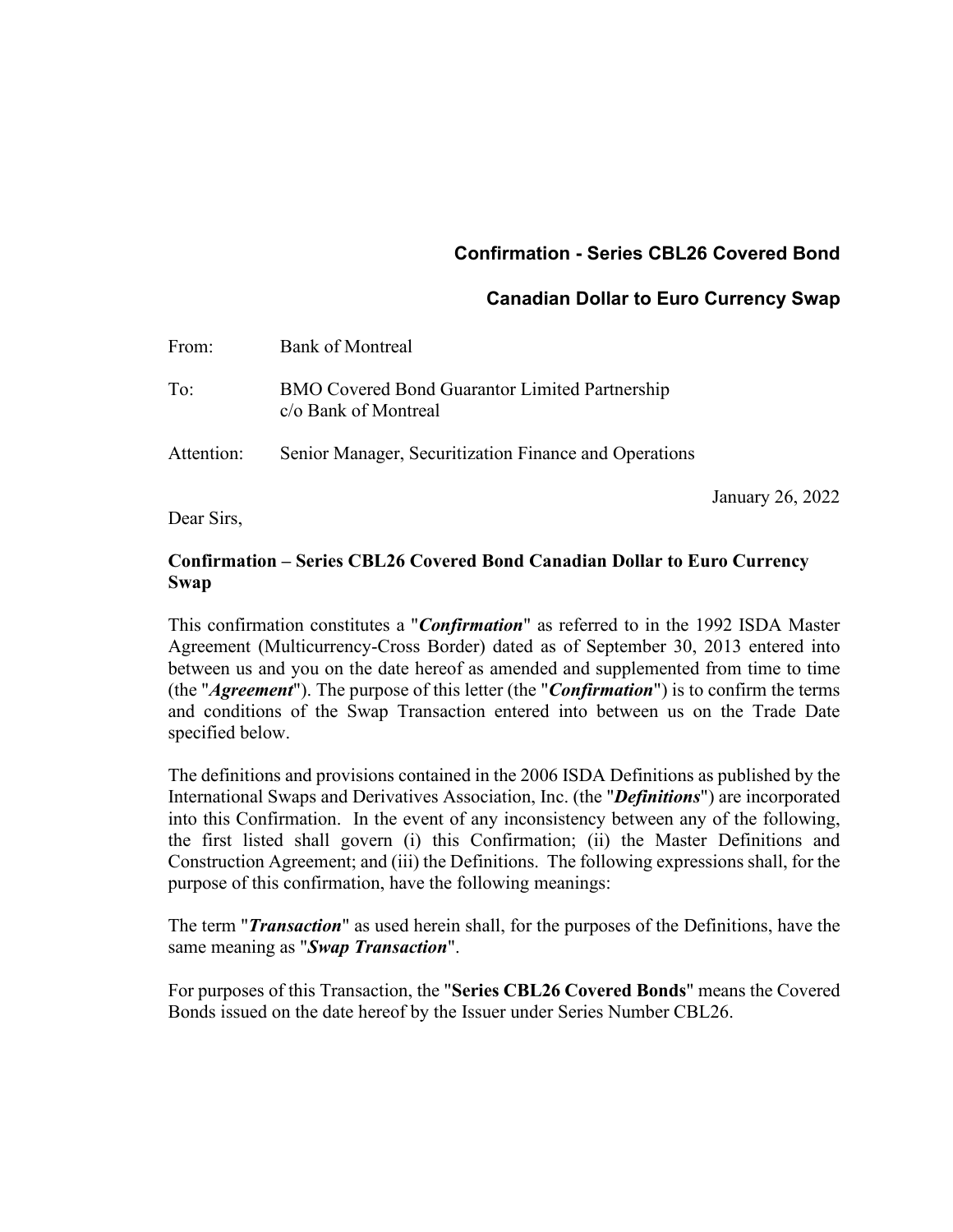- 1. This Confirmation supplements, forms part of, and is subject to, the Agreement. All provisions contained in the Agreement govern this Confirmation except as expressly modified below.
- 2. The terms of the Transactions to which this Confirmation relates are as follows:

| Party A:                 | Bank of Montreal.                                                                                                                                                                                                                                                                                                                                                                                                                                                                                                                                                                                                                                           |
|--------------------------|-------------------------------------------------------------------------------------------------------------------------------------------------------------------------------------------------------------------------------------------------------------------------------------------------------------------------------------------------------------------------------------------------------------------------------------------------------------------------------------------------------------------------------------------------------------------------------------------------------------------------------------------------------------|
| Party B:                 | BMO Covered<br>Bond<br>Guarantor<br>Limited Partnership.                                                                                                                                                                                                                                                                                                                                                                                                                                                                                                                                                                                                    |
| Trade Date:              | January 19, 2022.                                                                                                                                                                                                                                                                                                                                                                                                                                                                                                                                                                                                                                           |
| <b>Effective Date:</b>   | The earliest to occur of (i) an Issuer<br>Event of Default, (ii) a Guarantor<br>Event of Default, together with the<br>service of a Guarantor Acceleration<br>Notice on the Issuer and on the<br>Guarantor, and (iii) Party A, or any<br>Credit Support Provider from time to<br>time in respect of Party A, no longer<br>having ratings of at least BBB(high)<br>(in respect of DBRS), BBB+ (in<br>respect of Fitch) and Baa1 (in respect<br>of Moody's), as applicable, in respect<br>of<br>its<br>long-term,<br>unsecured,<br>unsubordinated and unguaranteed<br>debt obligations (or, in the case of<br>Fitch, its long-term issuer default<br>rating). |
| <b>Termination Date:</b> | The earlier of:                                                                                                                                                                                                                                                                                                                                                                                                                                                                                                                                                                                                                                             |
|                          | (1) the Final Maturity Date in respect<br>of the Series CBL26 Covered Bonds,<br>subject to adjustment in accordance<br>with the Other Provisions, but in no<br>case shall the Termination Date be<br>later than January 26, 2028 (the<br>"Extended Due for Payment Date");<br>and                                                                                                                                                                                                                                                                                                                                                                           |
|                          | (2) the final date on which the Security<br>Trustee distributes the proceeds of the                                                                                                                                                                                                                                                                                                                                                                                                                                                                                                                                                                         |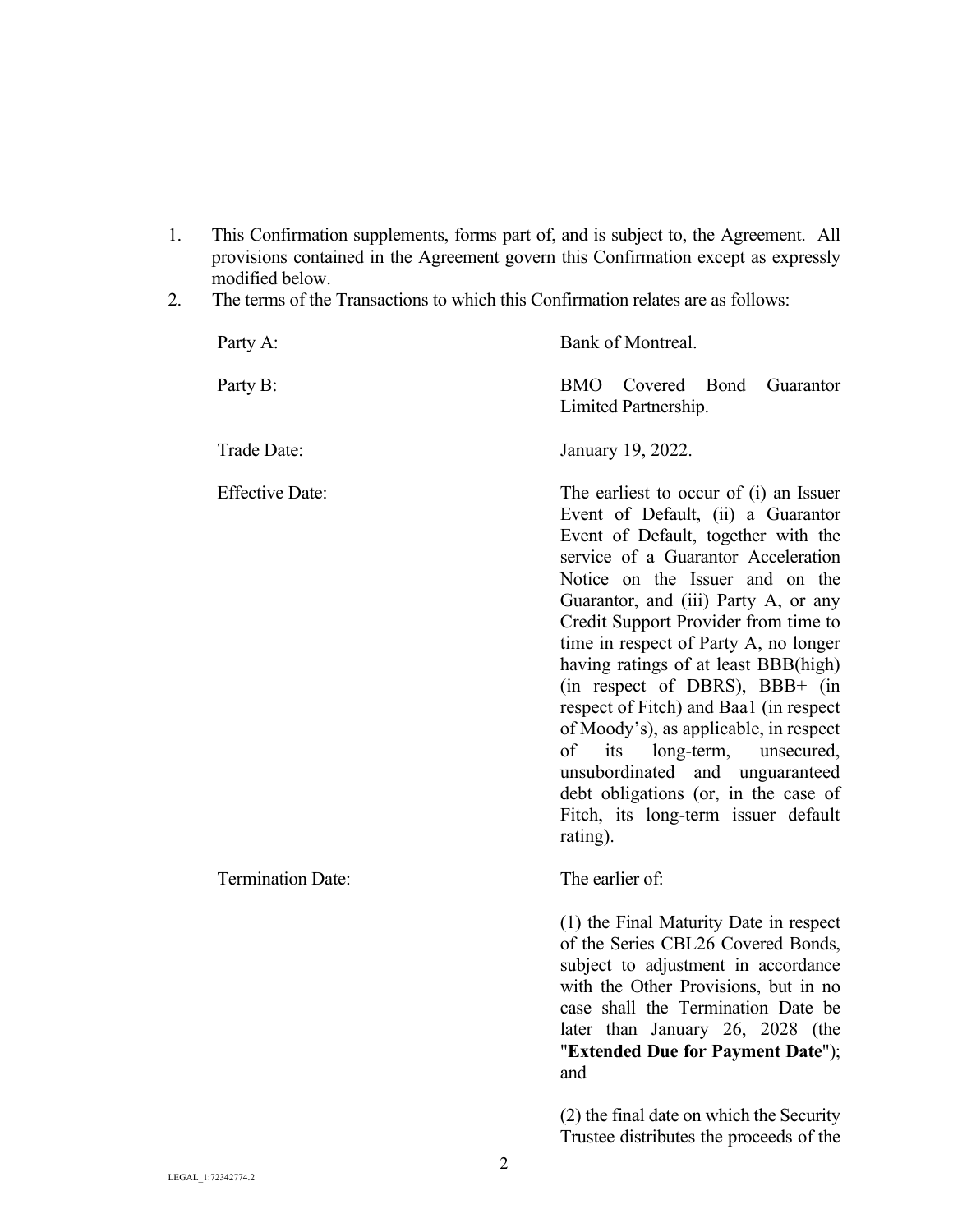Security to the Covered Bondholders in accordance with the Post-Enforcement Priority of Payments following the enforcement of the Security pursuant to Condition 9(b) of the Series CBL26 Covered Bonds.

Currency Exchange Rate: CAD 1.42 per EUR.

Business Days: London, TARGET2 and Toronto.

Calculation Agent: Party A.

## **Party A Fixed Amounts:**

Fixed Rate Payer: Party A.

Fixed Rate Payer Calculation Amount: In respect of each Calculation Period in respect of which Party A pays Fixed Amounts, an amount in EUR equal to the Principal Amount Outstanding of the Series CBL26 Covered Bonds on the first day of such Fixed Rate Payer Calculation Period, such amount to be

reduced by any redemption on that

day.

Party A Fixed Rate Payment Dates: (a) Prior to and including the Final Maturity Date, each Interest Payment Date in respect of the Series CBL26 Covered Bonds from and including the Interest Payment Date falling on or immediately following the Effective Date up to, and including, the Final Maturity Date; provided, however, that the first Party A Fixed Rate Payment Date will be the date which is the later of (i) two Business Days following the Effective Date or (ii) the date on which the Guaranteed Amounts are otherwise Due for Payment; and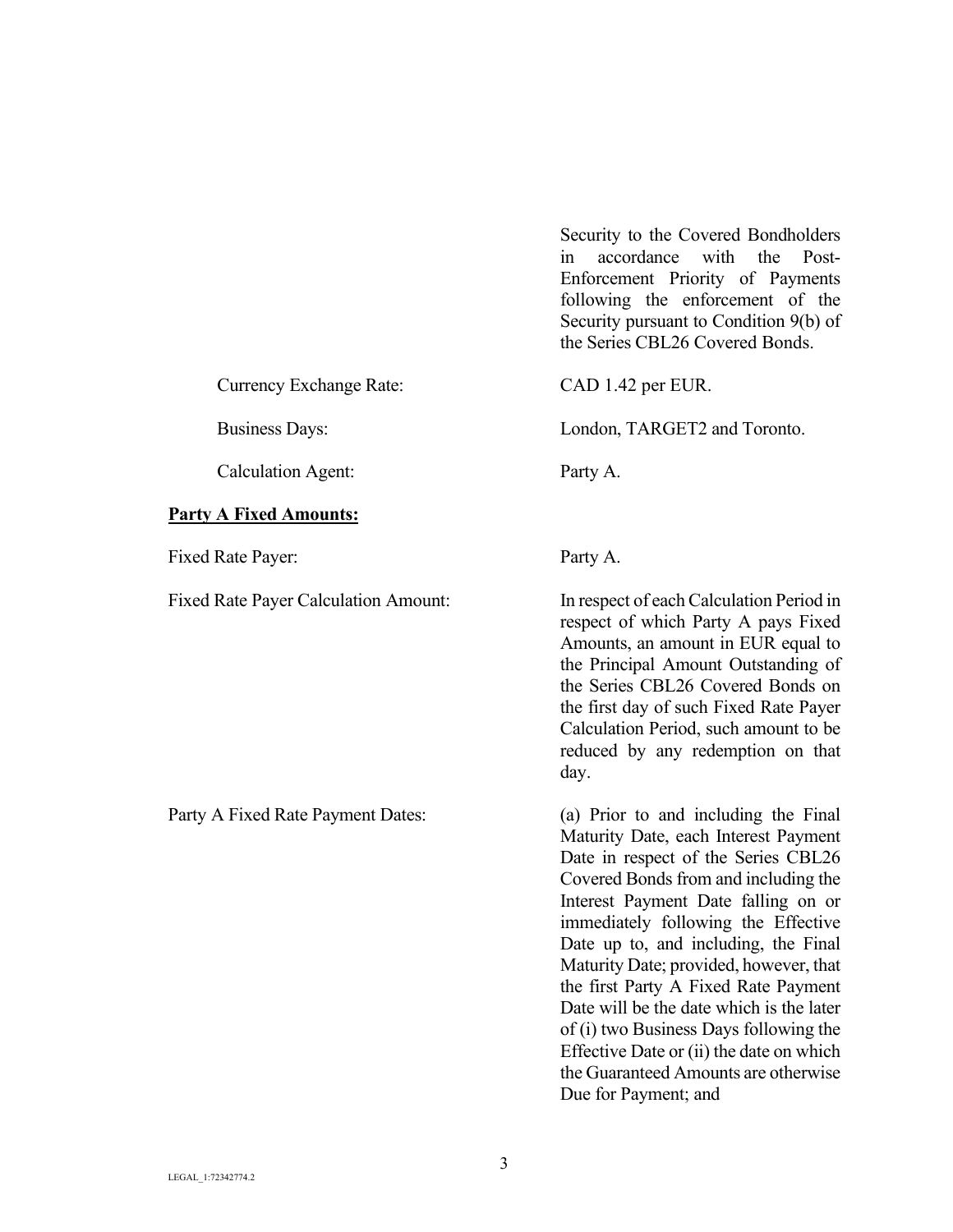(b) each Interim Exchange Date unless such date is already a Party A Fixed Rate Payment Date under (a) above.

For the avoidance of doubt:

(a) if the Effective Date falls on an Interest Payment Date in respect of the Series CBL26 Covered Bonds, then the first Party A Fixed Rate Calculation Period shall commence on (and include) the immediately preceding Interest Payment Date in respect of the Series CBL26 Covered Bonds (or, where the Effective Date is the first Interest Payment Date in respect of the Series CBL26 Covered Bonds, the Issue Date of the Series CBL26 Covered Bonds) and end on (but exclude) the Effective Date; and

(b) if the Effective Date does not fall on an Interest Payment Date in respect of the Series CBL26 Covered Bonds, then the first Party A Fixed Rate Calculation Period shall commence on (and include) the immediately preceding Interest Payment Date in respect of the Series CBL26 Covered Bonds (or, where the Effective Date is the first Interest Payment Date in respect of the Series CBL26 Covered Bonds, the Issue Date of the Series CBL26 Covered Bonds) and end on (but exclude) the first Party A Fixed Rate Payment Date; and

(c) Party A shall not pay any Fixed Amounts after the Final Maturity Date.

Fixed Rate: 0.125 per cent. per annum.

Party A Fixed Rate Day Count Fraction: Actual/Actual (ICMA).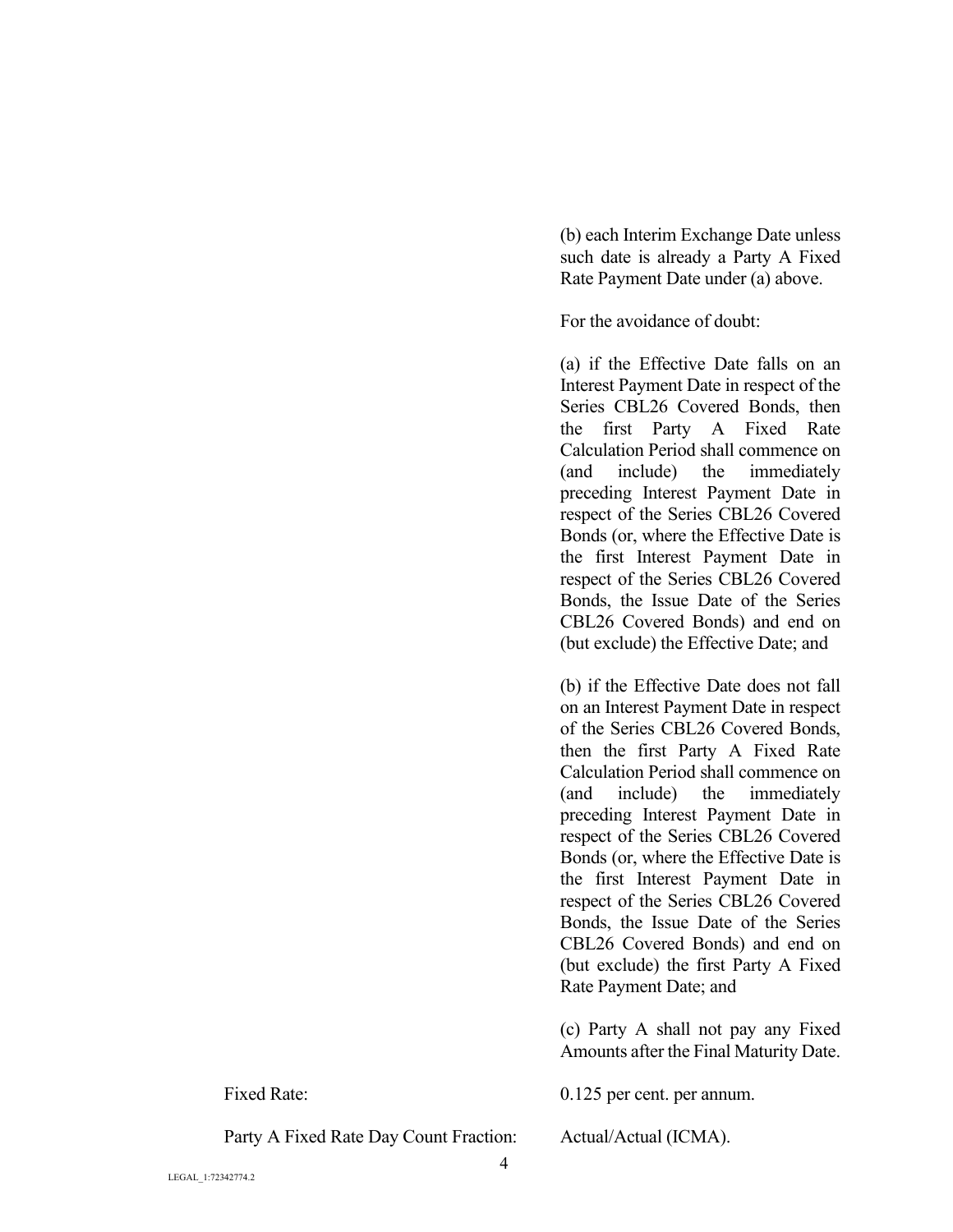| Party A Fixed Rate Business<br>Day Convention: | Following (No adjustment).                                                                                                                                                                                                                                                                                                                                                                                                            |
|------------------------------------------------|---------------------------------------------------------------------------------------------------------------------------------------------------------------------------------------------------------------------------------------------------------------------------------------------------------------------------------------------------------------------------------------------------------------------------------------|
| Party A Floating Amounts:                      | If, pursuant to the Other Provisions,<br>Party A does not receive a Redemption<br>Notice confirming the Series CBL26<br>Covered Bonds are redeemable in full<br>on the Final Maturity Date (and the<br>Series CBL26 Covered Bonds are not<br>redeemed in full on or prior to the<br>Extension Determination Date (as<br>defined below)), then Party A will pay<br>Party A Floating Amounts<br>in<br>accordance with these provisions. |
| Party A Floating Currency Amounts:             | In respect of each Party A Floating<br>Calculation Period, the Principal<br>Amount Outstanding of the Series<br>CBL26 Covered Bonds on the first day<br>of such Party A Floating Calculation<br>Period, such amount to be reduced by<br>any redemption of the Series CBL26<br>Covered Bonds on that day.                                                                                                                              |
| Party A Floating Calculation Periods:          | Each period (if any) from, and<br>including, each Party A Floating Rate<br>Payment Date to, but excluding, the<br>next Party A Floating Rate Payment<br>Date; provided, however, that the<br>initial Party A Floating Calculation<br>Period (if any) shall be from, and<br>including, the Final Maturity Date to,<br>but excluding, the initial Party A<br>Floating Rate Payment Date.                                                |
| Party A Floating Rate:                         | Greater of (i) $0.00\%$ , and (ii) Party A<br>Floating Rate Option plus Party A<br>Spread                                                                                                                                                                                                                                                                                                                                             |
| Party A Floating Rate Option:                  | EUR-EURIBOR-Reuters.                                                                                                                                                                                                                                                                                                                                                                                                                  |
| Designated Maturity:                           | One month.                                                                                                                                                                                                                                                                                                                                                                                                                            |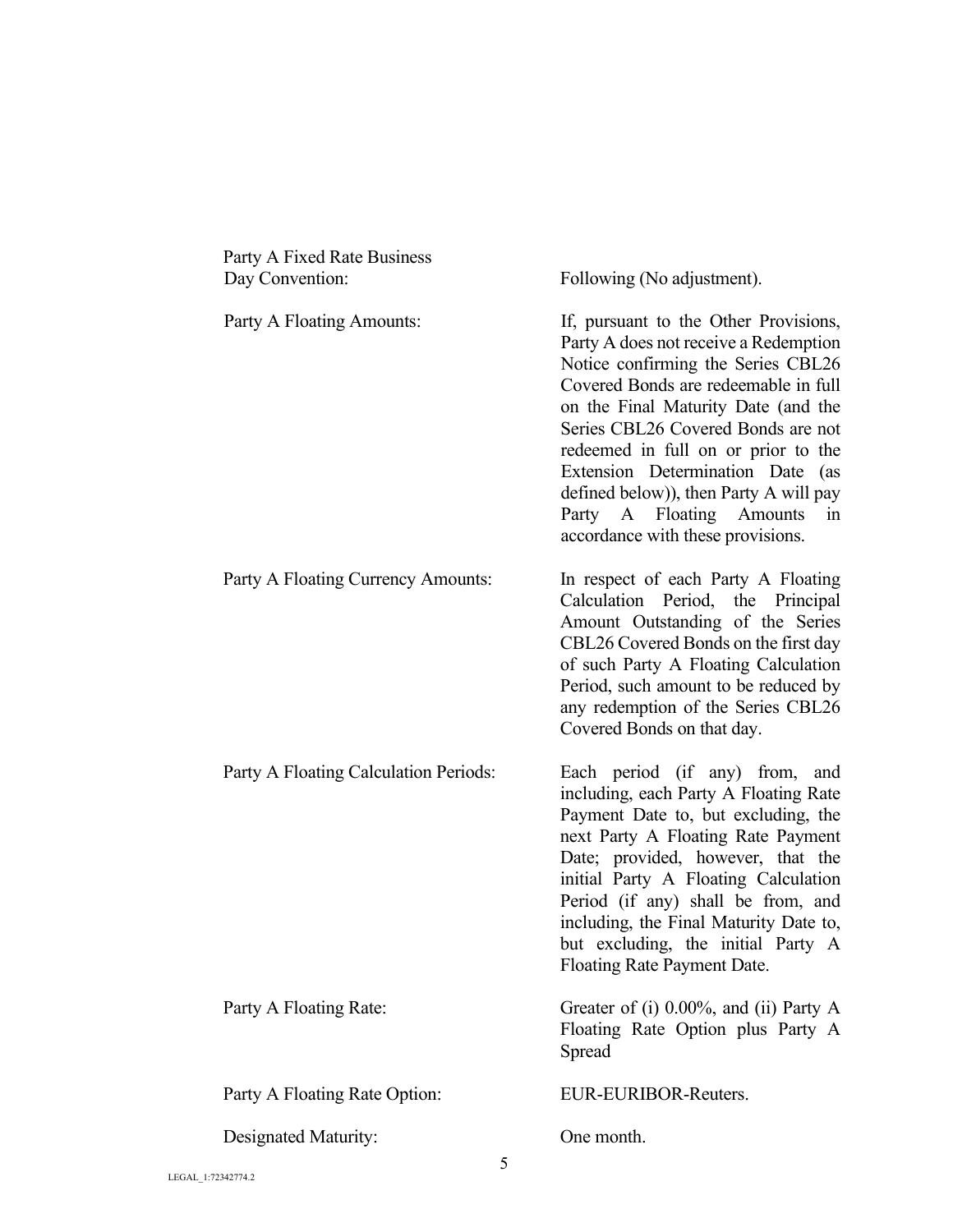| Party A Spread:                                   | plus $0.146\%$ per cent. per annum.                                                                                                                                                                                                                                         |
|---------------------------------------------------|-----------------------------------------------------------------------------------------------------------------------------------------------------------------------------------------------------------------------------------------------------------------------------|
| Party A Floating Rate<br>Day Count Fraction:      | Actual/360.                                                                                                                                                                                                                                                                 |
| Party A Floating Rate Payment Dates:              | (a) From and excluding the Final<br>Maturity Date to, but including, the<br>Extended Due for Payment Date, the<br>$26th$ day of each month, subject to<br>adjustment in accordance with the<br>Party A Floating Rate Business Day<br>Convention; and                        |
|                                                   | (b) each Interim Exchange Date unless<br>such date is already a Party A Floating<br>Rate Payment Date under (a) above.                                                                                                                                                      |
|                                                   | For the avoidance of doubt, there shall<br>be no Party A Floating Rate Payment<br>Date later than the Termination Date.                                                                                                                                                     |
| Party A Floating Rate Reset Dates:                | From, and excluding, the Final<br>Maturity Date to, but including, the<br>Extended Due for Payment Date, the<br>$26th$ day of each month, subject to<br>adjustment in accordance with the<br>Party A Floating Business Day<br>Convention.                                   |
| Party A Floating Rate Business<br>Day Convention: | Modified Following.                                                                                                                                                                                                                                                         |
| <b>Party B Floating Amounts:</b>                  |                                                                                                                                                                                                                                                                             |
| Party B Calculation Amount:                       | In respect of each Party B Calculation<br>Period, an amount in Canadian Dollars<br>equal to the Principal Amount<br>Outstanding of the Series CBL26<br>Covered Bonds on the first day of such<br>Party B Calculation Period (after<br>taking into account any redemption on |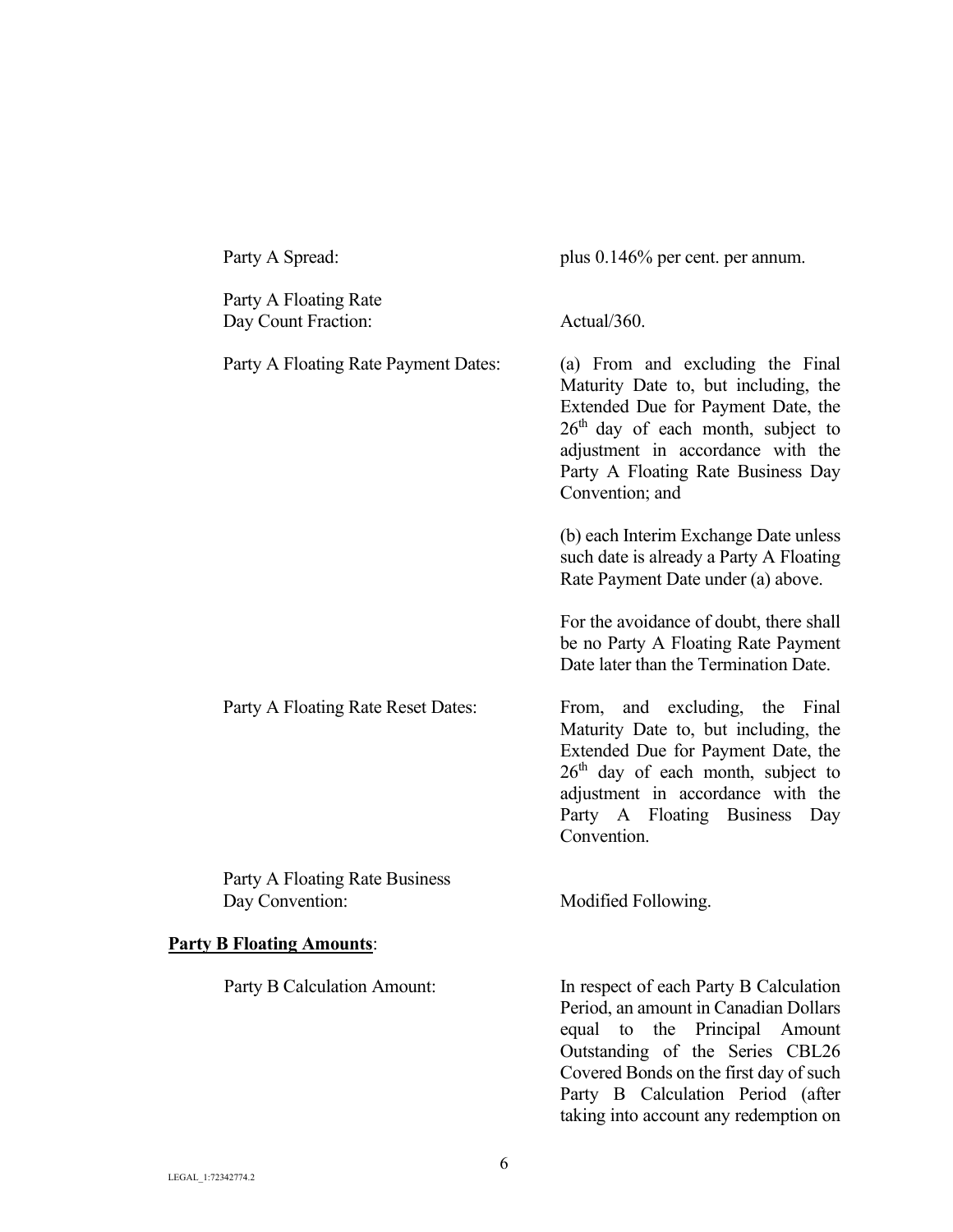|                             | Exchange Rate.                                                                                                                                                                                                                                                                                                                                                                                                                                                                                                                                                                                                                                                                                                                                                   |
|-----------------------------|------------------------------------------------------------------------------------------------------------------------------------------------------------------------------------------------------------------------------------------------------------------------------------------------------------------------------------------------------------------------------------------------------------------------------------------------------------------------------------------------------------------------------------------------------------------------------------------------------------------------------------------------------------------------------------------------------------------------------------------------------------------|
| Party B Calculation Period: | Shall<br>the meaning given<br>have<br>"Calculation Period" in the Master<br>Definitions<br>and<br>Construction<br>Agreement.                                                                                                                                                                                                                                                                                                                                                                                                                                                                                                                                                                                                                                     |
| Party B Payment Dates:      | (a) Each Guarantor Payment Date from<br>and including the Guarantor Payment<br>falling on or immediately<br>Date<br>following the earlier of the Final<br>Maturity Date and the Effective Date,<br>up to, and including, the Termination<br>Date; provided, however, that (i) in<br>lieu of the Guarantor Payment Date<br>falling on or around the Final Maturity<br>Date, a Party B Payment Date shall<br>instead fall on the Final Maturity Date;<br>and (ii) in lieu of the Guarantor<br>Payment Date falling on or around the<br>Extended Due for Payment Date, a<br>Party B Floating Rate Payer Payment<br>Date shall instead fall on the Extended<br>Due for Payment Date, subject to<br>adjustment in accordance with the<br>Business Day Convention; and |
|                             | (b) each Interim Exchange Date unless<br>such date is already a Party B Payment<br>Date under (a) above.<br>For the avoidance of doubt:<br>(a) if the Effective Date falls on a<br>Guarantor Payment Date, then the first<br>Calculation Period shall<br>Party B<br>commence on (and include) the first<br>day of the calendar month immediately<br>preceding the Guarantor Payment Date<br>(or, if the Effective Date occurs before                                                                                                                                                                                                                                                                                                                             |

such day) converted at the Currency

the first Guarantor Payment Date following the drawdown of the Term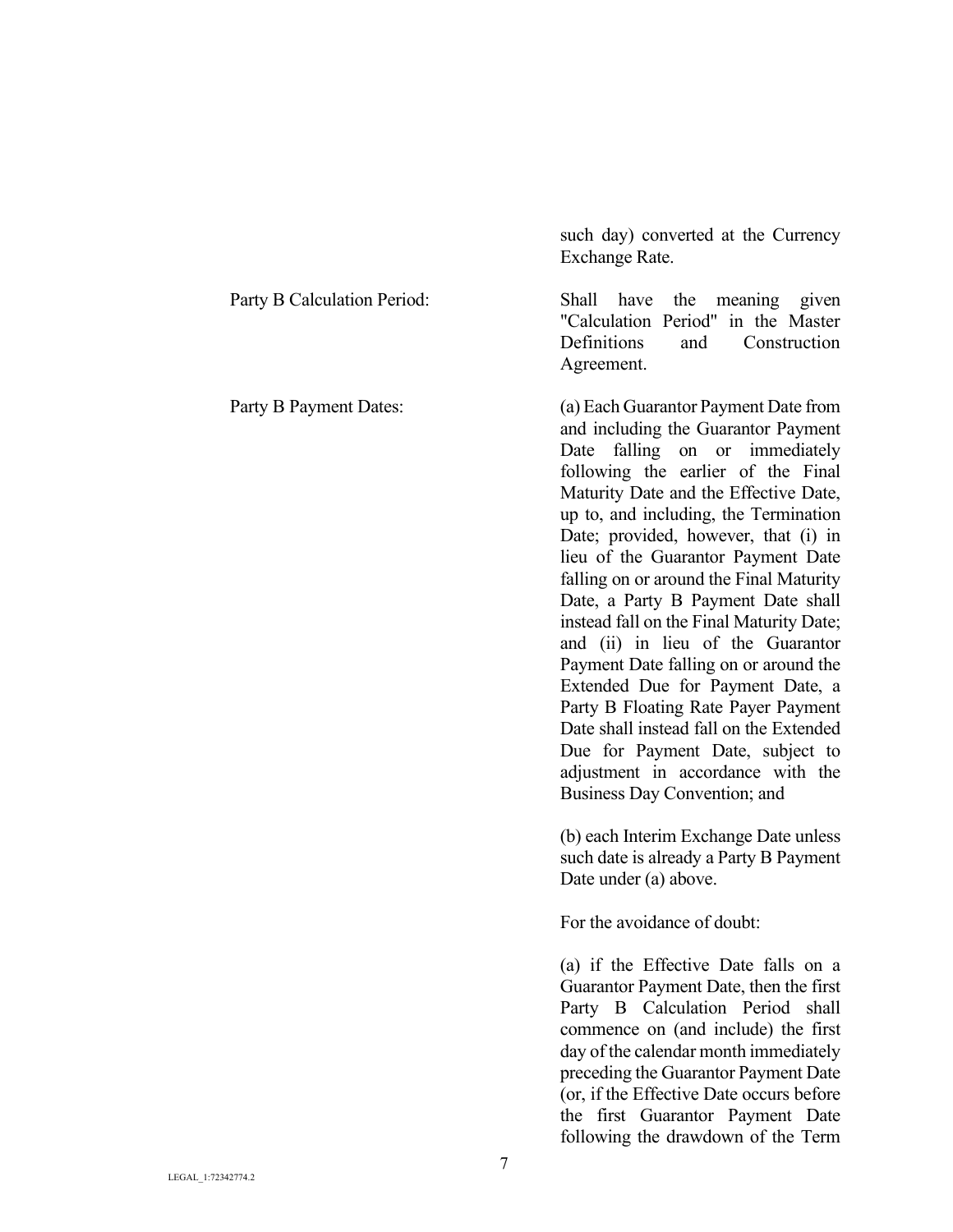Party B Floating Rate Option: CAD-BA-CDOR.

Advance relating to the Series CBL26 Covered Bonds, the Drawdown Date of such Term Advance) and end on (and exclude) the Effective Date; and

(b) if the Effective Date does not fall on a Guarantor Payment Date, then the first Party B Calculation Period shall commence on (and include) the first day of the calendar month immediately preceding the subsequent Guarantor Payment Date (or, if the Effective Date occurs before the first Guarantor Payment Date following the drawdown of the Term Advance relating to the Series CBL26 Covered Bonds, the Drawdown Date of such Term Advance) and end on (but exclude) the first Party B Payment Date.

Designated Maturity: One month; except that (a) in respect of any Party B Calculation Period from, and including the Effective Date, to, but excluding, the first calendar day of the next following month following the Guarantor Payment Date immediately following the Effective Date, Linear Interpolation of between one and two months will apply (for the avoidance of doubt, regardless of the length of any such Party B Calculation Period) and the relevant Reset Date for the purposes of calculating Linear Interpolation for each such Party B Calculation Period shall be deemed to be the Effective Date; (b) in respect of any Party B Calculation Period from, and including, the first day of the calendar month immediately preceding the Final Maturity Date, to,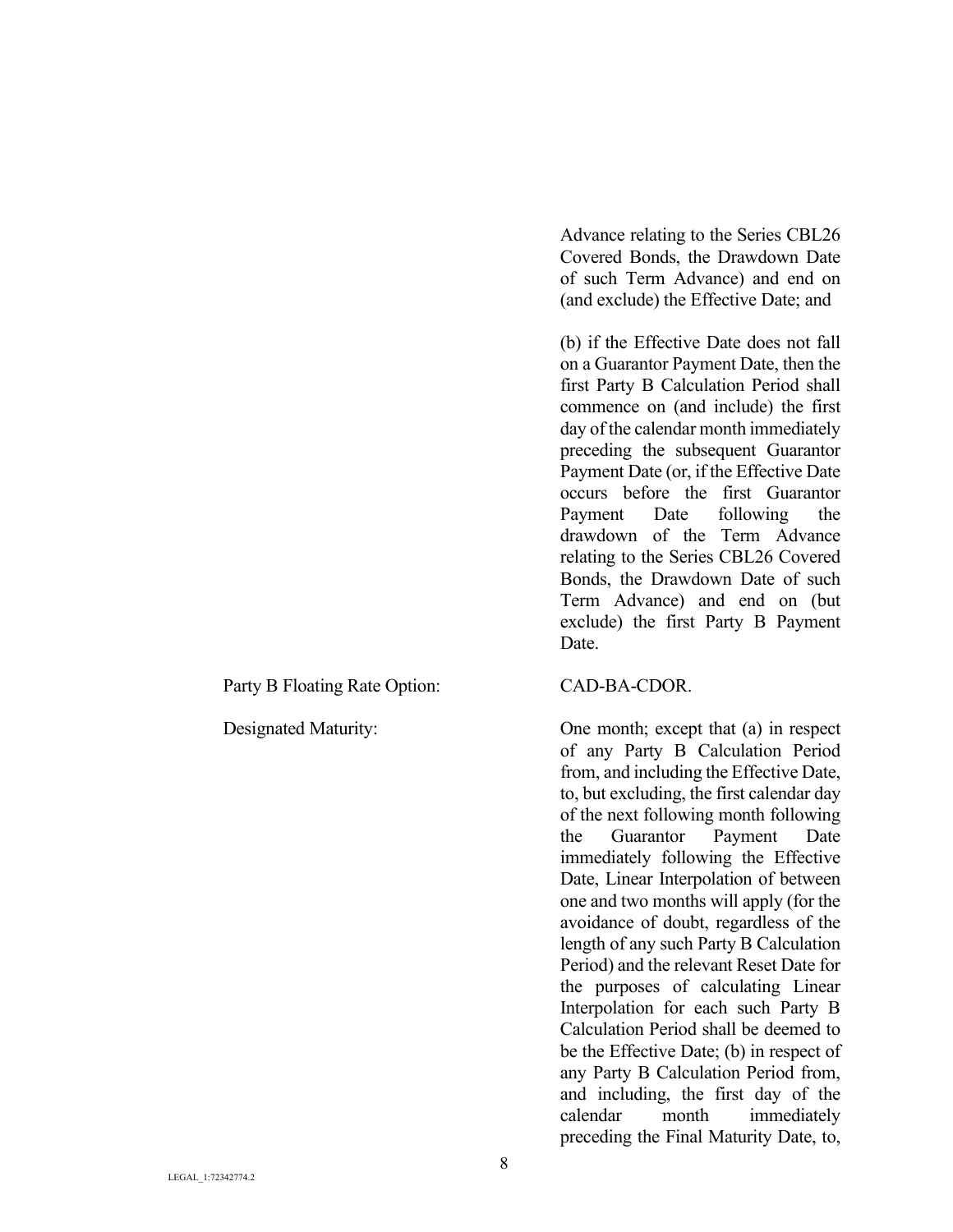Party B Spread:

Party B Day

but excluding, the Final Maturity Date, Designated Maturity of one month will apply (for the avoidance of doubt, regardless of the length of any such Party B Calculation Period) and the relevant Reset Date for such Party B Calculation Period shall be deemed to be the first day of the calendar month immediately preceding the Final Maturity Date; (c) in respect of any Party B Calculation Period from, and including, the Final Maturity Date to, but excluding, the first day of the calendar month immediately following the Final Maturity Date (if applicable), Designated Maturity of one month will apply (for the avoidance of doubt, regardless of the length of any such Party B Calculation Period) and the relevant Reset Date for such Party B Calculation Period shall be deemed to be the first day of the calendar month immediately preceding the Final Maturity Date; and (d) in respect of any Party B Calculation Period from, and including the first day of the calendar month immediately preceding the Extended Due for Payment Date, to, but excluding, the Extended Due for Payment Date, Designated Maturity of one month will apply (for the avoidance of doubt, regardless of the length of any such Party B Calculation Period) and the relevant Reset Date for such Party B Calculation Period shall be deemed to be the first day of the calendar month immediately preceding the Extended Due for Payment Date.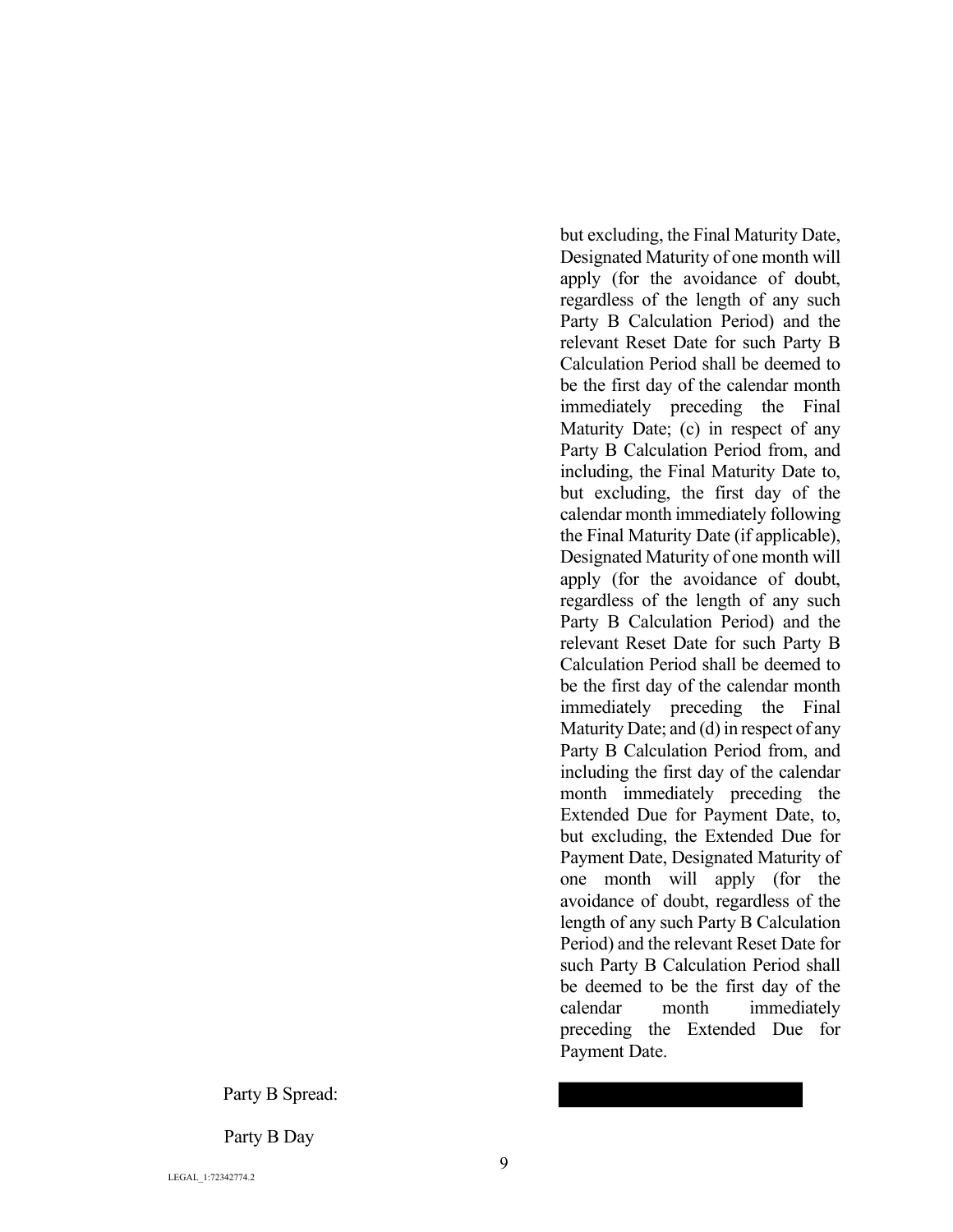| <b>Count Fraction:</b>           |  |
|----------------------------------|--|
| Party B Business Day Convention: |  |
| Party B Reset Dates:             |  |
|                                  |  |
|                                  |  |
|                                  |  |
|                                  |  |

### **Interim Exchange**:

Party A Interim

Actual/365 (Fixed)

Modified Following

Subject to "Designated Maturity" above, the Reset Date in respect of each Party B Calculation Period shall be the first day of each Party B Calculation Period, or, if such day is not a Toronto Business Day, the Reset Date shall be the immediately preceding day which is a Canadian Business Day.

Interim Exchange Dates: Each Business Day falling on or after the Effective Date and prior to the Final Maturity Date on which any of the Series CBL26 Covered Bonds are redeemed in whole or in part; provided, however, that the first Interim Exchange Date will be the date which is the later of (i) two Business Days following the Effective Date or (ii) the date on which Guaranteed Amounts are otherwise Due for Payment; and provided that, if such Business Day is not a Canadian Business Day, the relevant Party B Interim Exchange Date shall be the immediately preceding Canadian Business Day.

Exchange Amount: In respect of each Interim Exchange Date, an amount in EUR equal to the amount of the Series CBL26 Covered Bonds to be redeemed on such Interim Exchange Date.

Party B Interim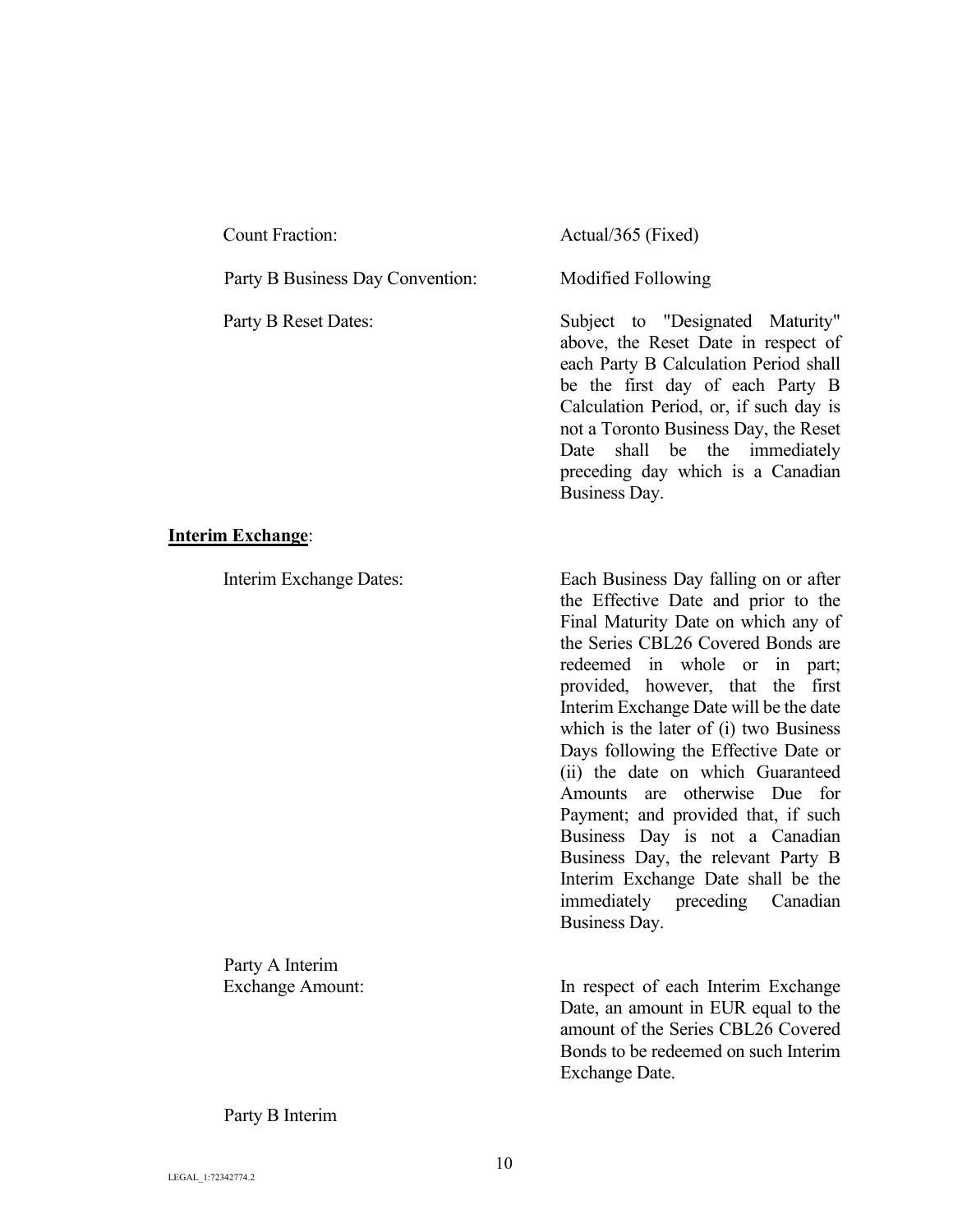## **Final Exchange**:

Exchange Amount: In respect of each Interim Exchange Date, the relevant Redemption Notice Amount for such Interim Exchange Date.

Final Exchange Date: Each of: (a) the Final Maturity Date in respect of the Series CBL26 Covered Bonds; (b) each Business Day during the period (if any) commencing on, but excluding, the Final Maturity Date to, and including, the Extension Determination Date (if any and as defined below); (c) each Interest Payment Date from, but excluding, the Extension Determination Date (if any and as defined below) to, but excluding, the Extended Due for Payment Date (if any); and (d) the Extended Due for Payment Date (if any), provided that, if at any time a Redemption Notice (as defined below) is given confirming that the Series CBL26 Covered Bonds then outstanding are redeemable in full on a Final Exchange Date, that Final Exchange Date will be the last Final Exchange Date, and provided that, if any such date is not a Canadian Business Day, the relevant Party B Final Exchange Date shall be the immediately preceding Canadian Business Day.

> "**Extension Determination Date**" means the date that is seven calendar days plus two Business Days from, and including, the Final Maturity Date.

Party A Final Exchange Amount: In respect of each Final Exchange Date, an amount in EUR equal to the amount of the Series CBL26 Covered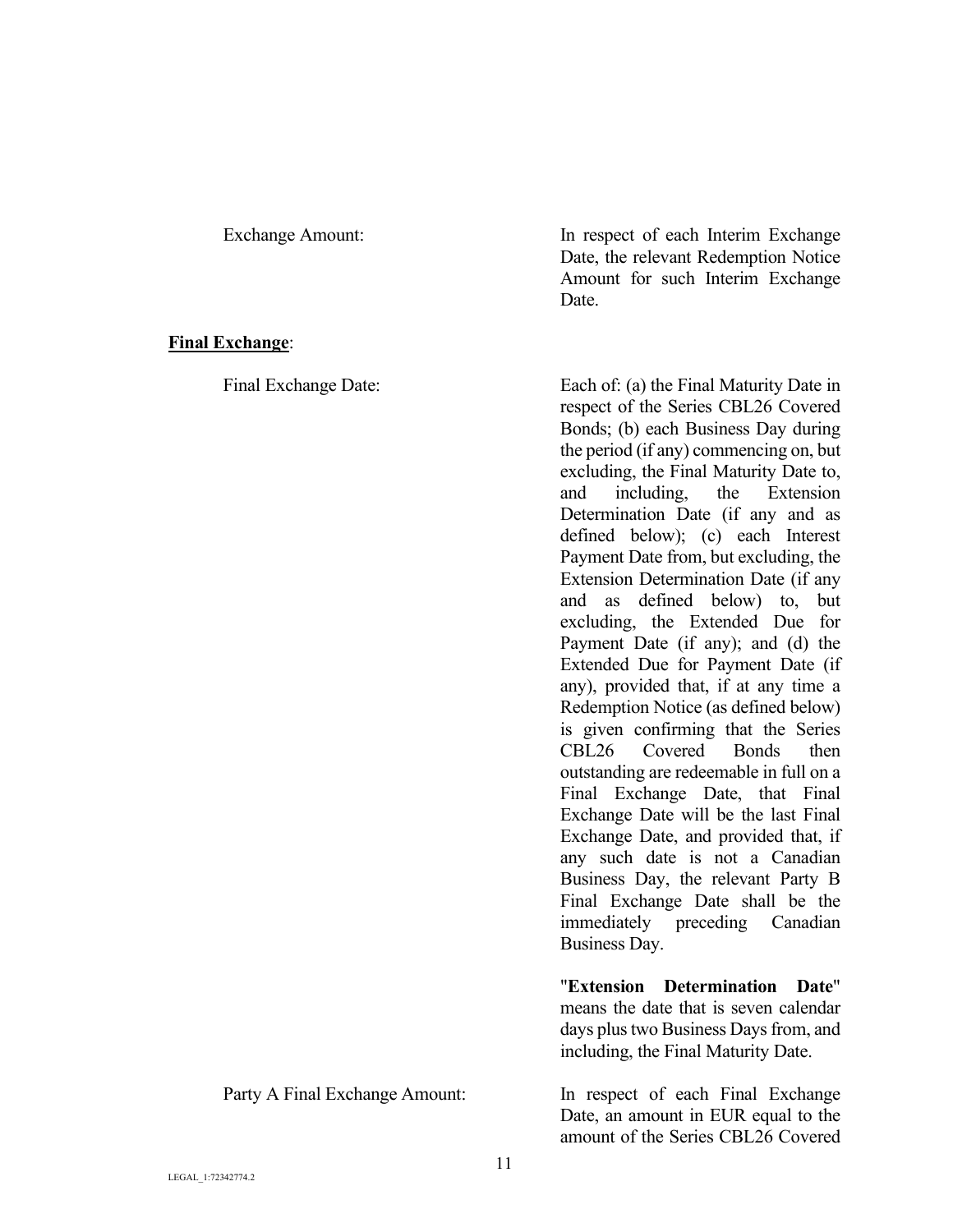|    |                                             | EXCHange Date.                                                                                                                                                                                                                                                                                                                                                                                                                                                                                                                                                                                                                                           |
|----|---------------------------------------------|----------------------------------------------------------------------------------------------------------------------------------------------------------------------------------------------------------------------------------------------------------------------------------------------------------------------------------------------------------------------------------------------------------------------------------------------------------------------------------------------------------------------------------------------------------------------------------------------------------------------------------------------------------|
|    | Party B Final Exchange Amount:              | In respect of each Final Exchange<br>Date, the relevant Redemption Notice<br>Amount for such Final Exchange Date.                                                                                                                                                                                                                                                                                                                                                                                                                                                                                                                                        |
| 3. | <b>Account Details:</b>                     |                                                                                                                                                                                                                                                                                                                                                                                                                                                                                                                                                                                                                                                          |
|    | Payments to Party A<br>in Canadian Dollars: | As notified to Party B.                                                                                                                                                                                                                                                                                                                                                                                                                                                                                                                                                                                                                                  |
|    | Payments to Party B<br>in EUR:              | As notified to Party A.                                                                                                                                                                                                                                                                                                                                                                                                                                                                                                                                                                                                                                  |
|    | Payments to Party B<br>in Canadian Dollars: | As notified to Party A.                                                                                                                                                                                                                                                                                                                                                                                                                                                                                                                                                                                                                                  |
| 4. | <b>Other Provisions</b>                     |                                                                                                                                                                                                                                                                                                                                                                                                                                                                                                                                                                                                                                                          |
|    | <b>Redemption Notice:</b>                   | Party B, or the Cash Manager acting<br>on Party B's behalf, shall notify Party<br>of the<br>amount of principal<br>A<br>payments to be made on the Series<br>CBL26 Covered Bonds on each<br>Interim Exchange Date and Final<br>Exchange Date (for purposes of<br>calculating payment of any Interim<br>Exchange<br>Amounts<br>and<br>Final<br>Exchange Amounts, respectively).<br>Such notification may be made in<br>respect of an Interim Exchange Date<br>or Final Exchange Date by receipt by<br>Party A of a written confirmation<br>from Party B, or the Cash Manager<br>acting on Party B's behalf, of an<br>irrevocable payment instruction to a |

Bonds to be redeemed on such Final Exchange Date.

bank from Party B to make a payment to Party A in an amount in Canadian<br>Dollars corresponding to the

Principal Amount Outstanding in respect of the Series CBL26 Covered Bonds to be redeemed on such

Dollars corresponding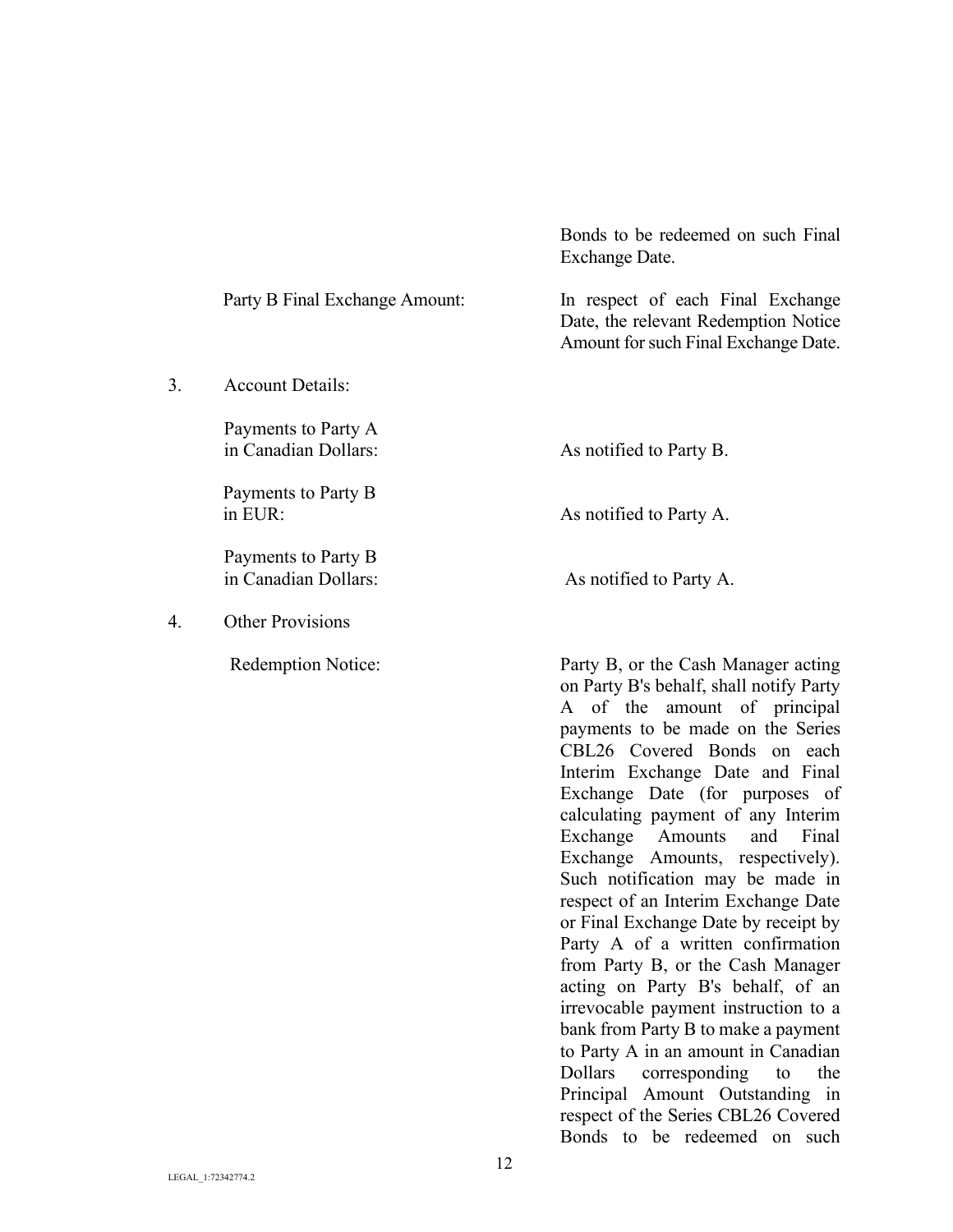Interim Exchange Date or Final Exchange Date converted by Party B by reference to the Currency Exchange Rate on or prior to 5:00 p.m., Toronto time, four Business Days prior to such Interim Exchange Date or Final Exchange Date, as the case may be (a "**Redemption Notice**" and the amount specified in the written confirmation delivered to Party A, the "**Redemption Notice Amount**").

If Party A does not receive a Redemption Notice with respect to any Interim Exchange Date or Final Exchange Date, then the parties will not be required to pay any Interim Exchange Amounts or Final Exchange Amounts, respectively, on such Interim Exchange Date or Final Exchange Date, as the case may be.

In addition, if Party A does not receive a Redemption Notice confirming that the Series CBL26 Covered Bonds are redeemable in full on the Final Maturity Date (and the Covered Bonds are not redeemed in full on or prior to the Extension Determination Date): (i) the Termination Date for this Transaction shall be deemed to be the Final Exchange Date in respect of which a Redemption Notice is given and, taking into account such Redemption Notice and each other Redemption Notice, the sum of all Redemption Notice Amounts equals the Principal Amount Outstanding of the Series CBL26 Covered Bonds as at the Effective Date; (ii) for the avoidance of doubt, Party A's obligation to pay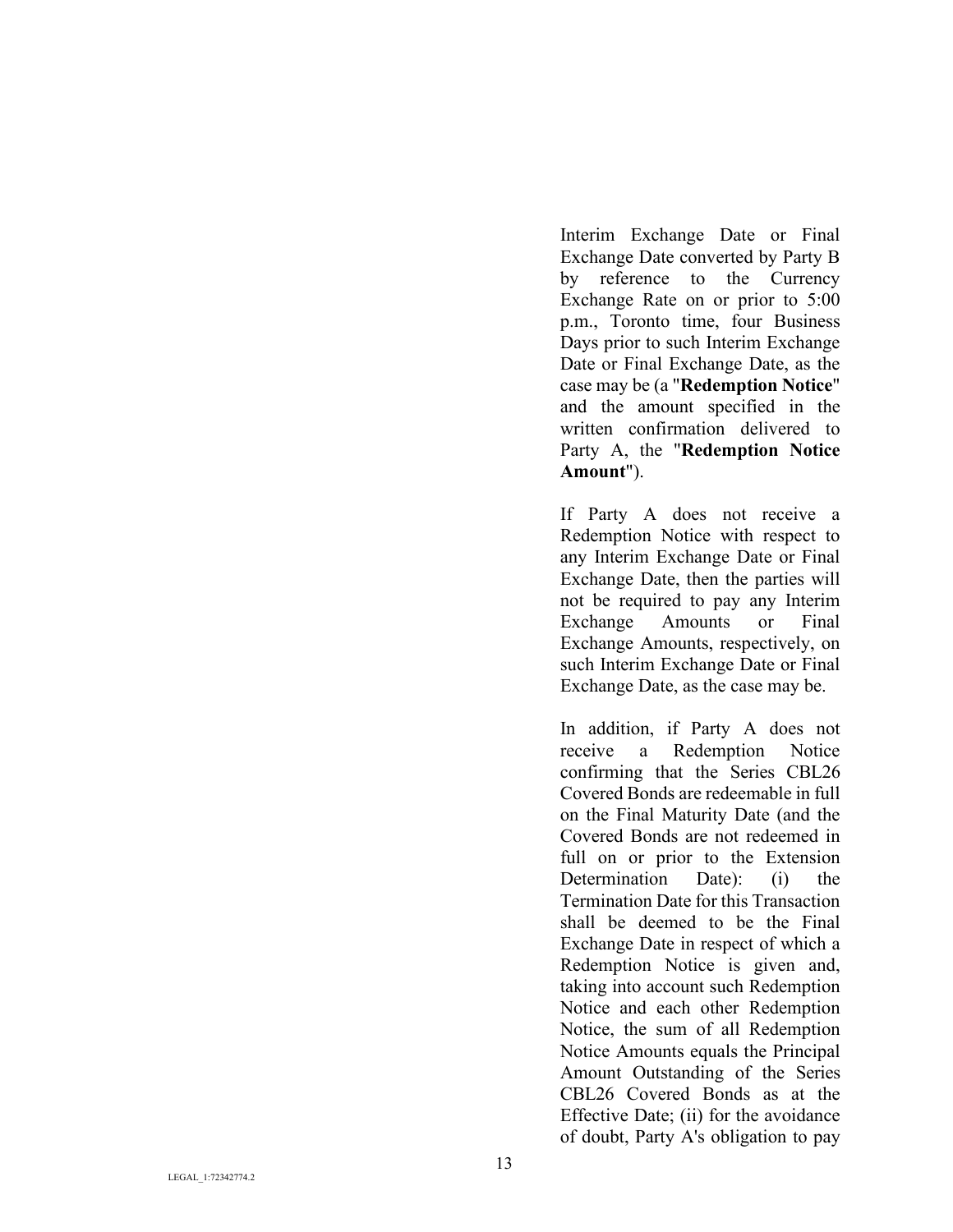Party A Fixed Amounts shall cease as from the Final Maturity Date and Party A shall from such date be obliged to pay the Party A Floating Amounts to Party B; (iii) for the avoidance of doubt, Party B shall be obliged to continue to pay the Party B Floating Amounts; and (iv) the final Party A Calculation Period and the final Party B Calculation Period shall end on, but exclude, the Termination Date. Without prejudice to the generality of the above provisions, Party B, or the Cash Manager acting on Party B's behalf, shall notify Party A at least two Business Days prior to the Final Maturity Date whether or not the Series CBL26 Covered Bonds will be redeemed (in whole or in part) on the Final Maturity Date and, if they will not be, whether or not the Series CBL26 Covered Bonds will be redeemed (in whole or in part) on or prior to the Extension Determination Date.

If on the Extended Due for Payment Date the sum of all Redemption Notice Amounts specified in Redemption Notices delivered to Party A on or prior to such date is not equal to the Principal Amount Outstanding of the Series CBL26 Covered Bonds as at the Effective Date (such difference, the "**Redemption Shortfall**"):

(i) Party A will pay to Party B an amount in EUR equal to such Redemption Shortfall; and

(ii) Party B will pay to Party A the Canadian Dollar equivalent of the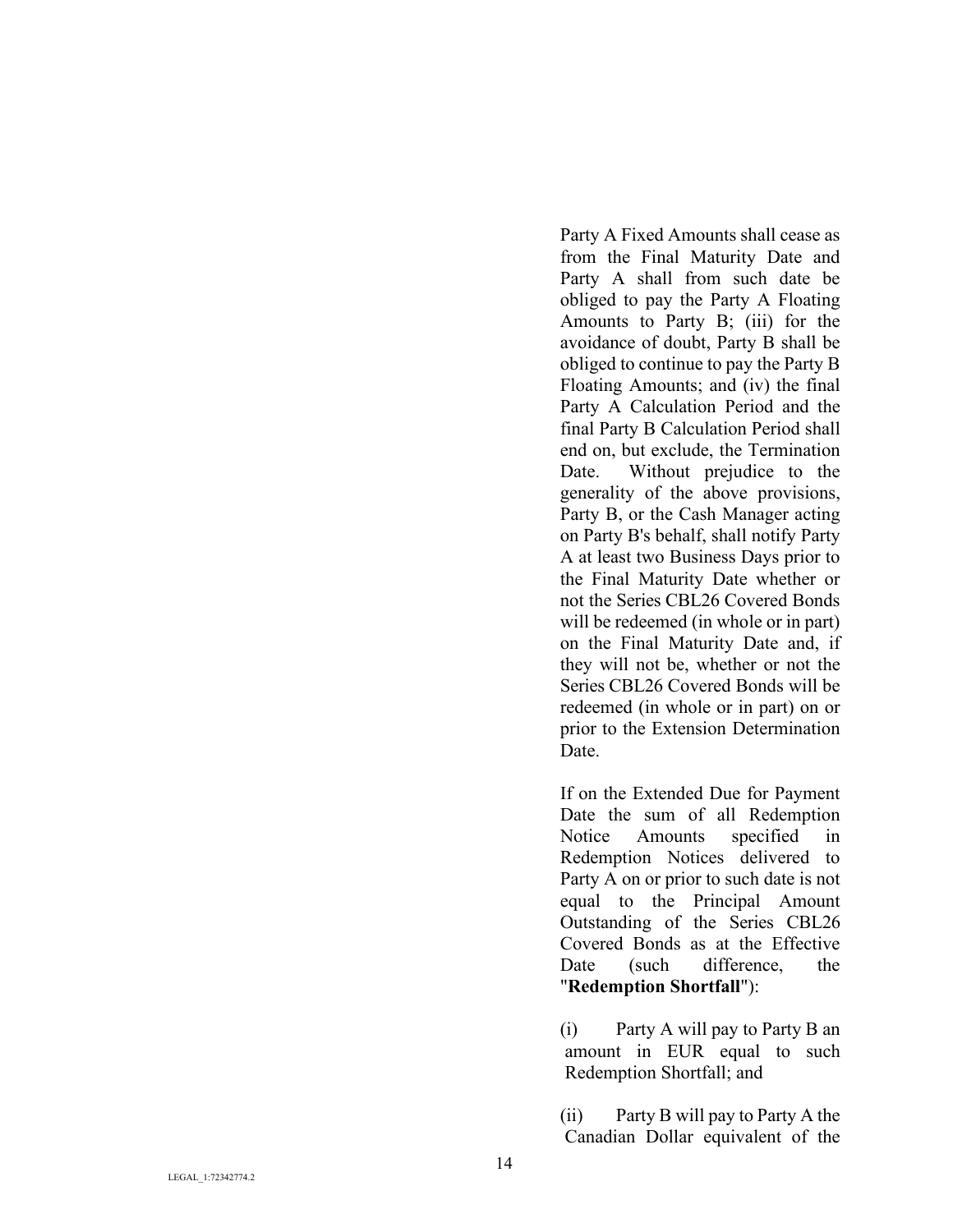Redemption Shortfall, converted at the Currency Exchange Rate.

For purposes of calculating any amount due under Section 6(e) of the Agreement in respect of a Termination Event that occurs during the period from, but excluding the Final Maturity Date to, and including the Extension Determination Date, the Termination Date shall be deemed to be the Final Maturity Date, unless Party B or the Cash Manager has determined as of that date that Party B has insufficient funds to pay the Guaranteed Amounts, in which case the Termination Date shall be deemed to be the Extended Due for Payment Date (subject as provided above).

Party B agrees as soon as reasonably practicable after a Redemption Notice has been given to advise Party A by telephone (or email if provided in the notice details below) of the fact of such Redemption Notice; provided, however, that the failure by Party B, or the Cash Manager acting on Party B's behalf, to do so shall not affect the validity of any Redemption Notice under the Transaction evidenced by this Confirmation.

Reduced Payments: In the event that any payment made by Party B to Party A under this Transaction is less than the amount which Party B would be required to pay Party A (but for Part 5(s) of the Schedule to the Agreement), the payment obligation of Party A to Party B shall be reduced by a percentage equivalent to the percentage reduction in Party B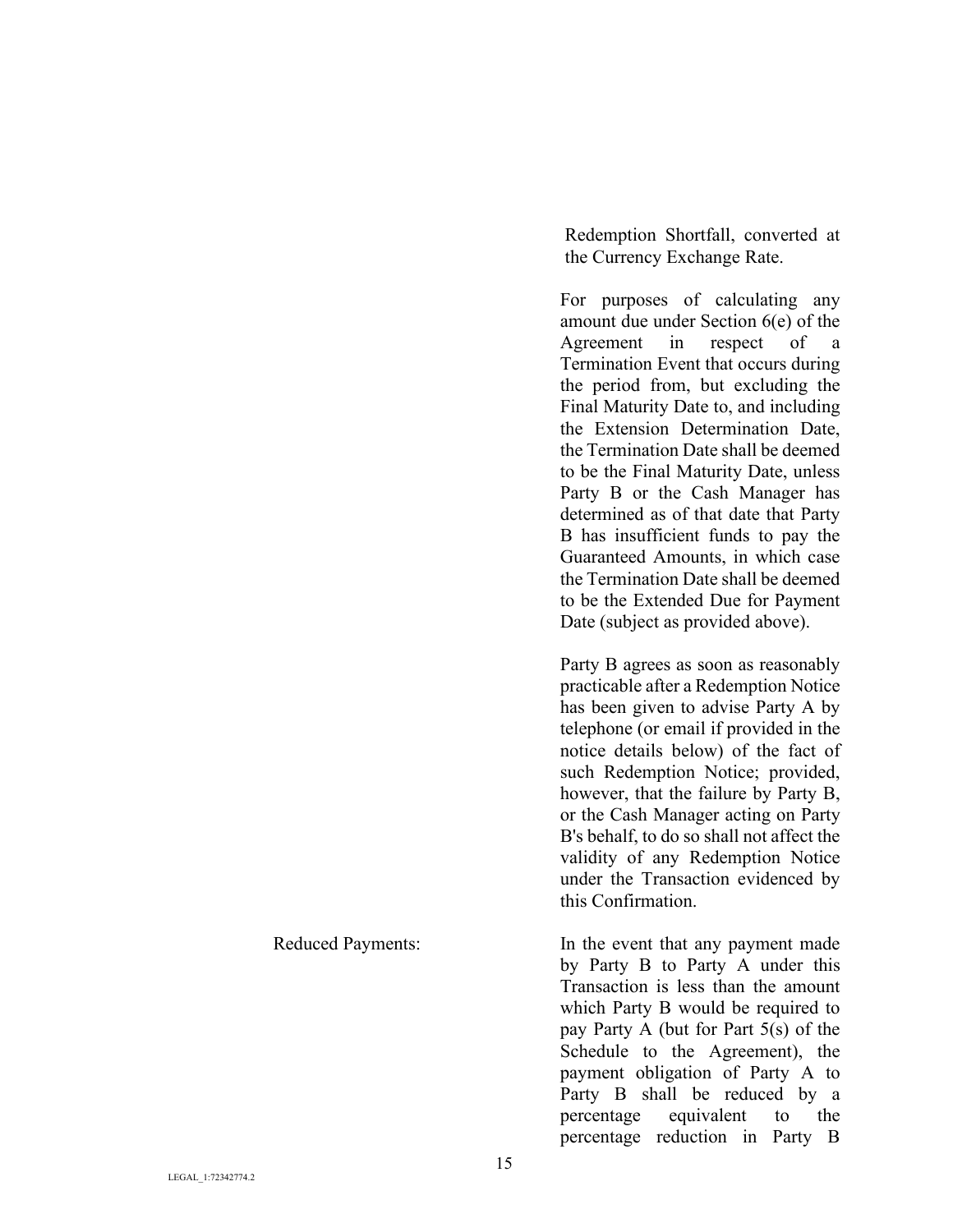payments since the corresponding Fixed Rate Payer Payment Date or Floating Rate Payer Payment Date (as applicable). For the avoidance of doubt, the payment of such a reduced amount by Party A shall not constitute a breach of the payment obligations specified in Section 2(a)(i) of the Agreement.

## 5. Notification to Party A

For the purpose of making any determination or calculation hereunder, the Calculation Agent may rely on any information, report, notice or certificate delivered to it by the Cash Manager or Party B and the Calculation Agent shall not be liable for any error, incompleteness or omission regarding such information.

Party B or the Cash Manager acting on its behalf, shall notify Party A of the amount of principal payments to be made on the Series CBL26 Covered Bonds on each Interest Payment Date no later than one (1) Business Day prior to such Interest Payment Date.

6. Notice Details:

| Party A:                         | <b>Bank of Montreal</b>                                                                                                 |  |  |
|----------------------------------|-------------------------------------------------------------------------------------------------------------------------|--|--|
| Address:                         | 250 Yonge Street, 10th Floor, Toronto, Ontario M5B 2L7                                                                  |  |  |
|                                  | Facsimile Number: (416) 552-7905/7926                                                                                   |  |  |
| Telephone Number: (416) 552-7442 |                                                                                                                         |  |  |
| Attention:                       | Senior Manager, Confirmations                                                                                           |  |  |
| Party B:                         | <b>BMO Covered Bond Guarantor Limited Partnership</b>                                                                   |  |  |
| Address:                         | c/o Bank of Montreal, 10 <sup>th</sup> Floor, 1 First Canadian Place,<br>100 King Street West, Toronto, Ontario M5X 1A1 |  |  |
| Facsimile Number:                | $(416)$ 867-4166                                                                                                        |  |  |
| Attention:                       | Senior Manager, Securitization Finance and Operations                                                                   |  |  |